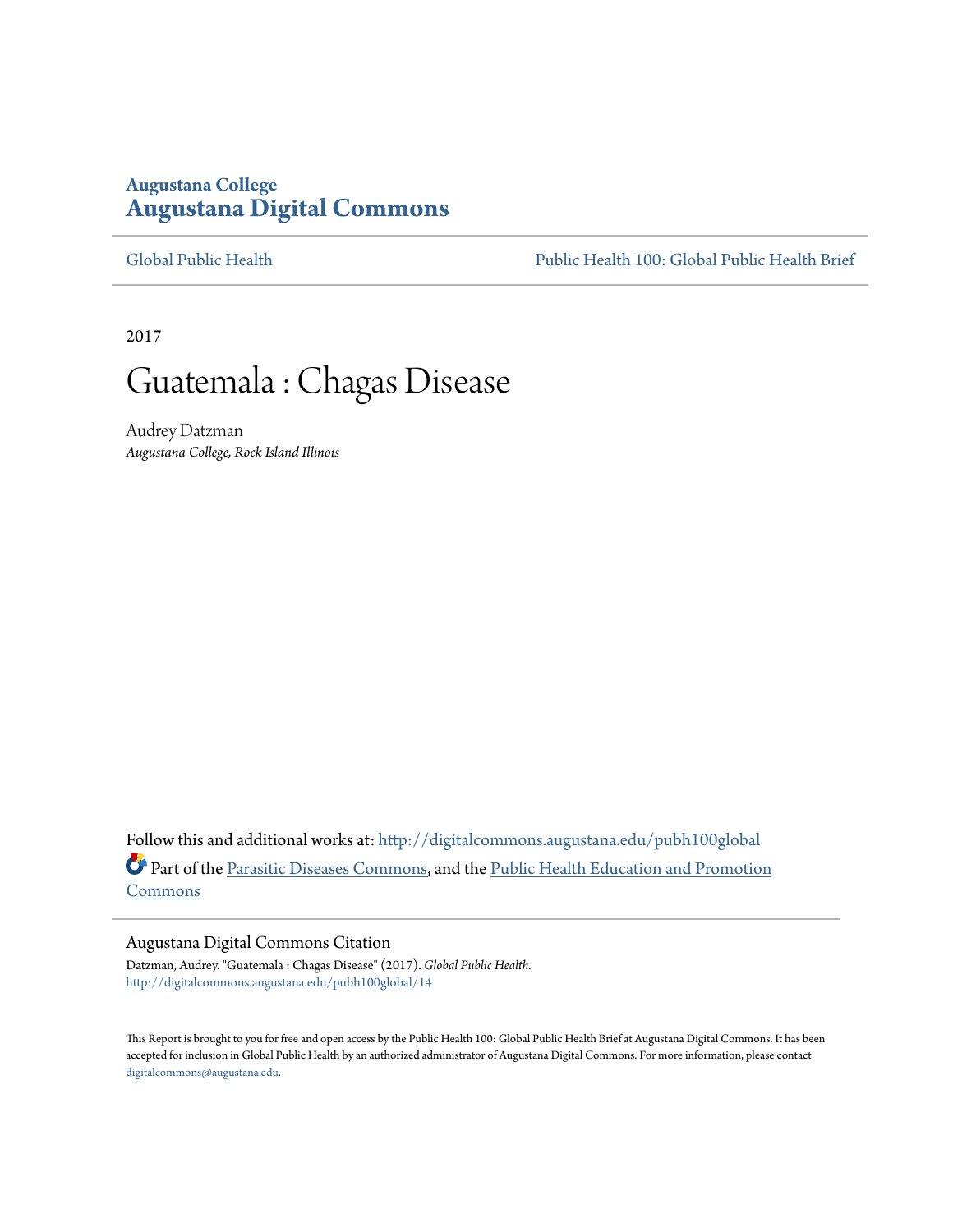# **The Impact of Chagas Disease in Guatemala**

Overview of Guatemala

Location: Central America, bordering the North Pacific Ocean, between El Salvador and Mexico

Population: 15,460,732 as of July 2017

Race/ethnicity: 42% Mestizo, 18% White Guatemalan, 40.5 % Mayan and non-Mayan indigenous groups

Primary religion: Roman Catholicism and Protestantism

Political Structure: presidential democratic republic system of government with separate legislative, executive, and judicial branches; the president is elected by the people through majority popular vote for a fouryear term

Major challenges: 30 years of internal conflict displaced 257,000 people of the population; major transit country for cocaine and heroin; gang violence (CIA, 2017)



Mosley, P. (2015). Chagas Disease. Dailystar.co.uk

### Chagas Disease

Description: The Pan American Health Organization (PAHO) identifies Chagas disease as a neglected tropical disease (PAHO, 2016). A neglected tropical disease exists as a parasitic or bacterial disease transmitted from person to person causing significant illness, primarily affecting low income countries. Chagas disease, also known as American trypanosomiasis, remains a parasitic, chronic, and endemic disease found in the Americas, such as Guatemala.

The parasite, *Trypanosoma cruzi*, is transmitted to humans and animals by triatomine insect vectors, including the species *Triatoma dimidiata*. These bugs live in cracks of poorly built homes, and come out during the night to search for food. The triatomine bug will bite the skin and suck the blood of the human. Then, the bug dies and the parasite enters the bloodstream when the person unintentionally rubs the bug's feces or urine on the bite. Initial symptoms may or may not include swelling or fever, and can be effectively treated with medication soon after infection occurs. If Chagas disease remains untreated, the parasites eventually move into the heart and digestive tract causing chronic symptoms and potential death due to heart failure. There is no identified vaccine or effective treatment for the chronic phase of Chagas disease.

Epidemiology: According to the Centers for Disease Control and Prevention, it is estimated that around 8 million people in Latin American countries are currently